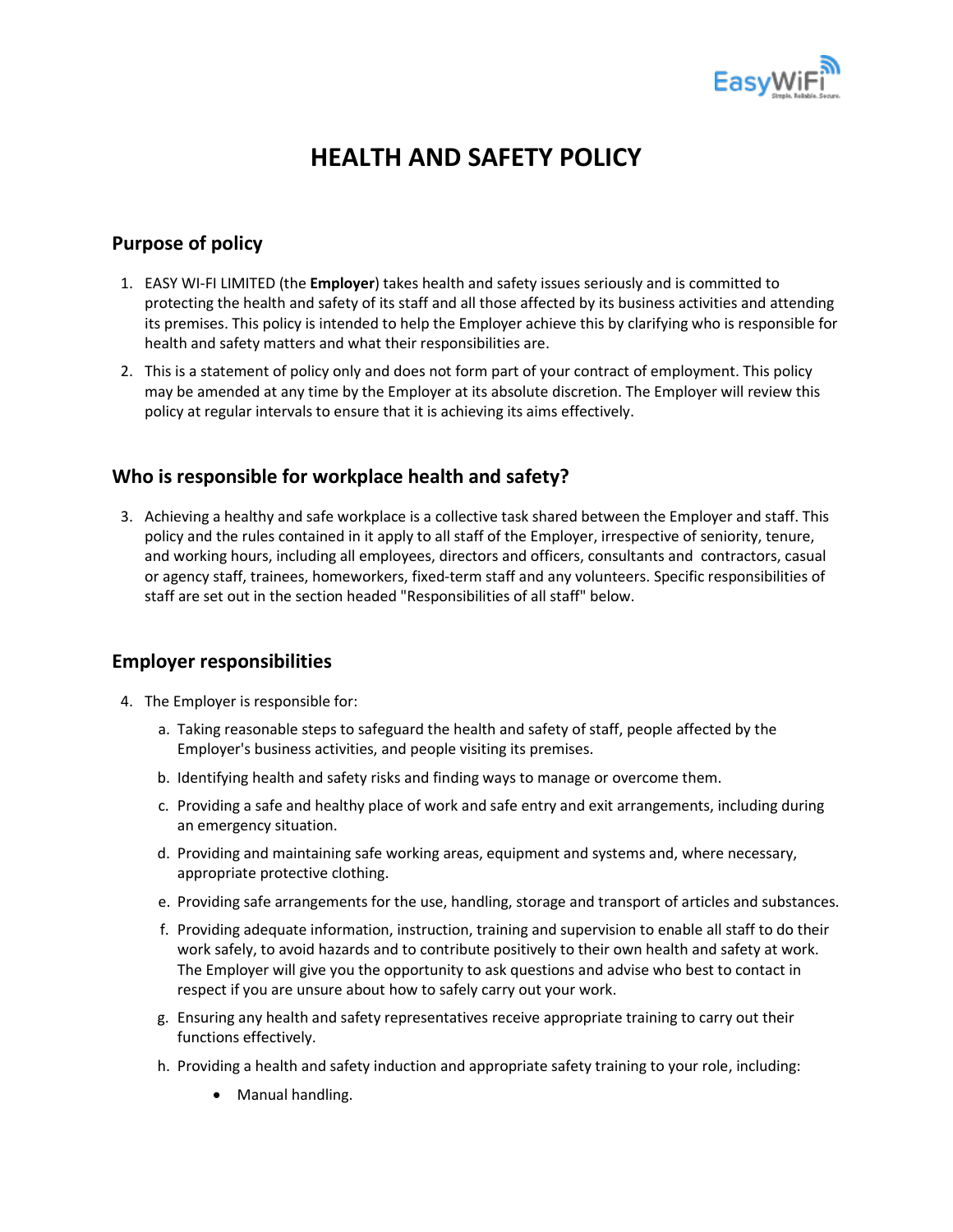

- Working at height.
- Asbestos awareness.
- The use of personal protective equipment (PPE).
- $\bullet$
- i. Promoting effective communication and consultation between the Employer and staff concerning health and safety matters.
- j. If an epidemic or pandemic alert is issued, providing instructions, arrangements and advice to staff as to the organisation of business operations and steps to be taken to minimise the risk of infection.
- k. Regularly monitoring and reviewing the management of health and safety at work, making any necessary changes, and bringing those to the attention of all staff.
- 5. Overall responsibility for health and safety lies with the Managing Director. They have appointed the Managing Director as the Health and Safety Officer with day to day responsibility for health and safety matters.
- 6. Any concerns about health and safety matters should be communicated to the Health and Safety Officer.

# **Responsibilities of all staff**

#### *General staff responsibilities*

- 7. All staff must:
	- a. Take reasonable care for their own health and safety and that of others who may be affected by their acts or omissions.
	- b. Co-operate with the Health and Safety Officer and the Employer generally to enable compliance with health and safety duties and requirements.
	- c. Comply with any health and safety instructions and rules, including instructions on the safe use of equipment.
	- d. Keep health and safety issues in the front of their minds and take personal responsibility for the health and safety implications of their own acts and omissions.
	- e. Keep the workplace tidy and hazard-free.
	- f. Report all health and safety concerns to the Health and Safety Officer promptly, including any potential risks, hazards or malfunctioning of equipment, however minor or trivial they may seem.
	- g. Co-operate in the Employer's investigation of any incident or accident which either has led to injury or which, in the Employer's opinion, could have led to injury.

#### *Staff responsibilities relating to equipment*

- 8. All staff must:
	- a. Use equipment as directed, following any instructions given by representatives of management or contained in any written operating manual or instructions for use, and adhering to any relevant training.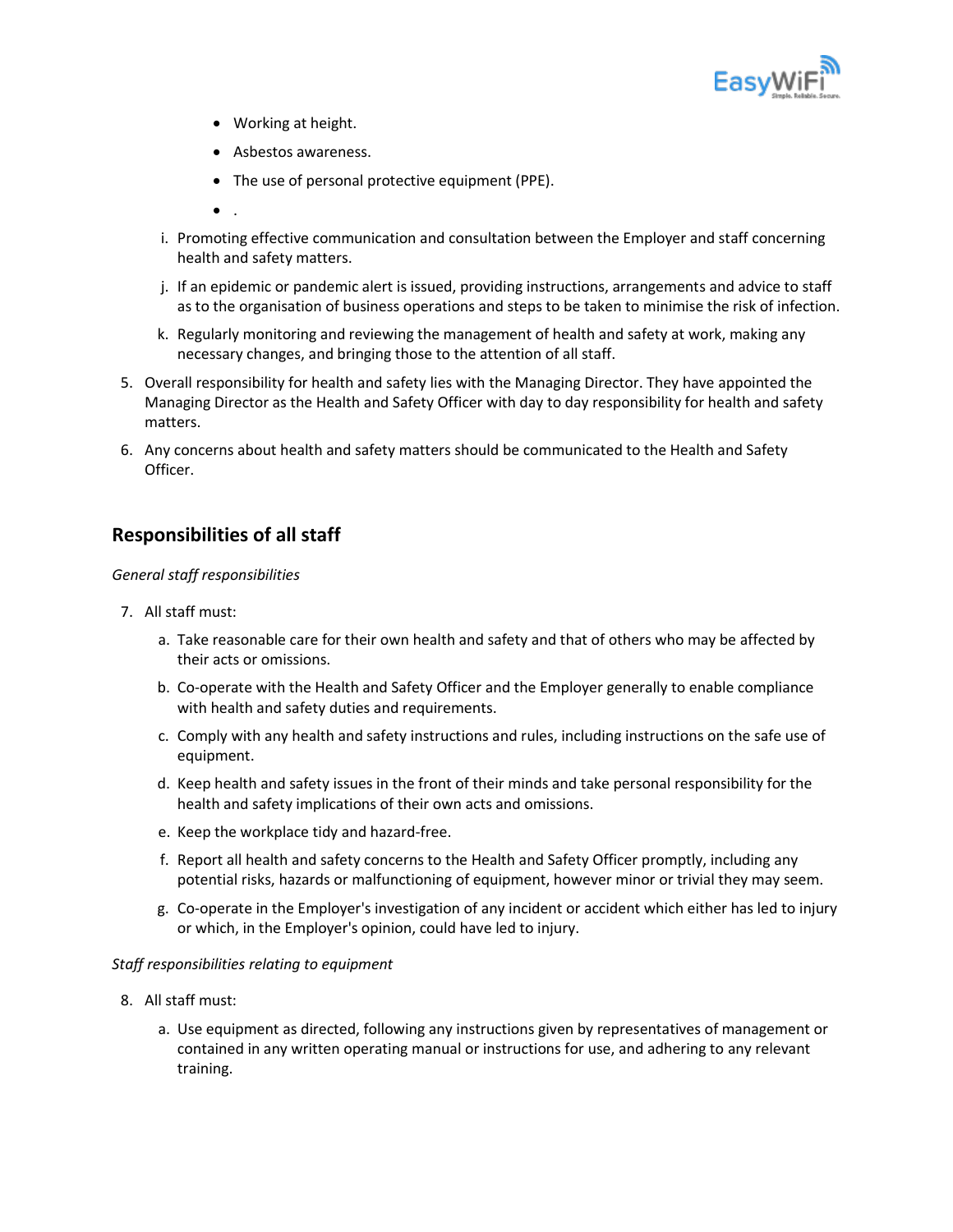

- b. Report any fault with, damage to, or concern about any equipment (including health and safety equipment) or its use to the Health and Safety Officer, who is responsible for maintenance and safety of equipment.
- c. Ensure that health and safety equipment is not interfered with.
- d. Not attempt to repair equipment unless suitably trained and authorised.

#### *Staff responsibilities relating to accidents and first aid*

#### 9. All staff must:

- a. Promptly report any accident at work involving personal injury, however trivial, to the Health and Safety Officer so that details can be recorded in the Accident Book. They must also cooperate with any associated investigation.
- b. Familiarise themselves with the details of first aid facilities and trained first aiders, which are available from the Health and Safety Officer.
- c. If an accident occurs, dial 01442 502285 and ask for the duty first aider, giving name, location and brief details of the problem.
- d. The Health and Safety Officer is responsible for investigating any injuries or work-related illnesses, preparing and keeping accident records, and for submitting reports under the Reporting of Injuries, Diseases and Dangerous Occurrences Regulations 2013 (RIDDOR), where required.

#### *Staff responsibilities relating to national health alerts, including the Coronavirus (COVID-19) pandemic*

- 10. If an epidemic or pandemic alert is issued, all staff must comply and co-operate with all instructions, arrangements and advice issued by the Employer as to the organisation of business operations and steps to be taken by staff to minimise the risk of infection. Any questions should be referred to the Health and Safety Officer.
- 11. Given the outbreak of Coronavirus (COVID-19), it is important that all staff members follow the guidelines set out in this policy to ensure maximum safety and to minimise the risk of infection. We will review these guidelines regularly to ensure they are kept up-to-date with Government guidance.
- 12. Please see the section headed "Staff returning to work Coronavirus (COVID-19)" below for health and safety measures which specifically address the Coronavirus (COVID-19) pandemic.

#### *Staff responsibilities relating to emergency evacuation and fire*

- 13. All staff must:
	- a. Familiarise themselves with the instructions about what to do if there is a fire which are located on the notice board displayed the notice board is located on the wall in the ground floor corridor.
	- b. Ensure they are aware of the location of fire extinguishers, fire exits and alternative ways of leaving the building in an emergency.
	- c. Comply with the instructions of firewardens if there is a fire, suspected fire or fire alarm (or a practice drill for any of these scenarios).
	- d. Co-operate in fire drills and take them seriously (ensuring that any visitors to the building do the same). Fire drills will be held at least once every 12 months.
	- e. Ensure that fire exits or fire notices or emergency exit signs are not obstructed or hidden at any time.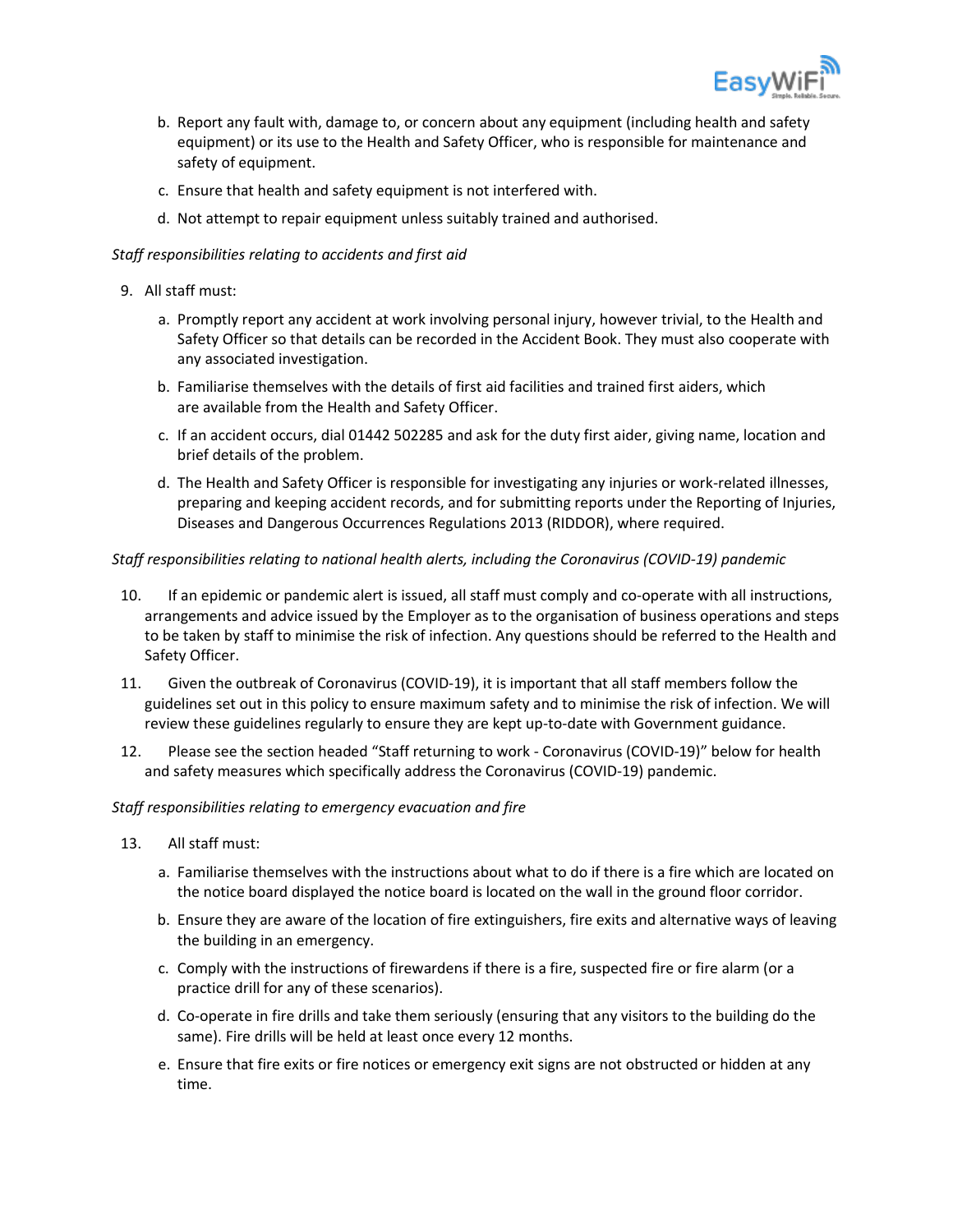

- f. Notify the Health and Safety Officer immediately of any circumstances (for example, impaired mobility) which might hinder or delay evacuation in a fire. This will allow the Health and Safety Officer to discuss a personal evacuation plan for you, which will be shared with the fire wardens and colleagues working near to you.
- 14. On discovering a fire, all staff must:
	- a. Immediately trigger the nearest fire alarm and, if time permits, call reception and notify the location of the fire.
	- b. Attempt to tackle the fire ONLY if they have been trained or otherwise feel competent to do so. Nominated members of staff will be trained in the use of fire extinguishers.
- 15. On hearing the fire alarm, all staff must:
	- a. Remain calm and immediately evacuate the building, walking quickly without running, and following any instructions of the fire wardens.
	- b. Leave without stopping to collect personal belongings.
	- c. Stay out of any lifts.
	- d. Remain out of the building until notified by a fire warden that it is safe to re-enter.
- 16. The Health and Safety Officer is responsible for ensuring that fire risk assessments take place, that changes are made where required, and for making sure there are regular checks of fire extinguishers, fire alarms, escape routes, signage and emergency lighting.

### **Risk assessments and manual handling**

- 17. Risk assessments are essentially a careful examination of what in the workplace could cause harm to people. The Employer will assess any risks and consider measures to best minimise any risk. The Employer will carry out general workplace risk assessments when required or as reasonably requested by staff. Managers must ensure that any necessary risk assessments take place and the resulting recommendations are implemented. The Health and Safety Officer is responsible for workplace risk assessments and any measures to control risks.
- 18. Personal Protective Equipment (PPE) is provided where risks cannot be otherwise effectively controlled.
- 19. Guidance on manual handling (for example, lifting and carrying heavy objects) can be obtained from the Health and Safety Officer and where necessary training will be provided by the Employer, but the Employer will try to minimise or avoid the need for manual handling where there is a risk of injury.

### **Display screen equipment (DSE)**

- 20. The Employer is obliged to ensure that:
	- a. Risks to health and safety from DSE use (such as musculoskeletal disorders, visual fatigue and mental stress) are controlled.
	- b. Staff are aware of the potential risks to their health and safety from DSE use and the actions they can take to reduce these risks.

*Employer responsibilities*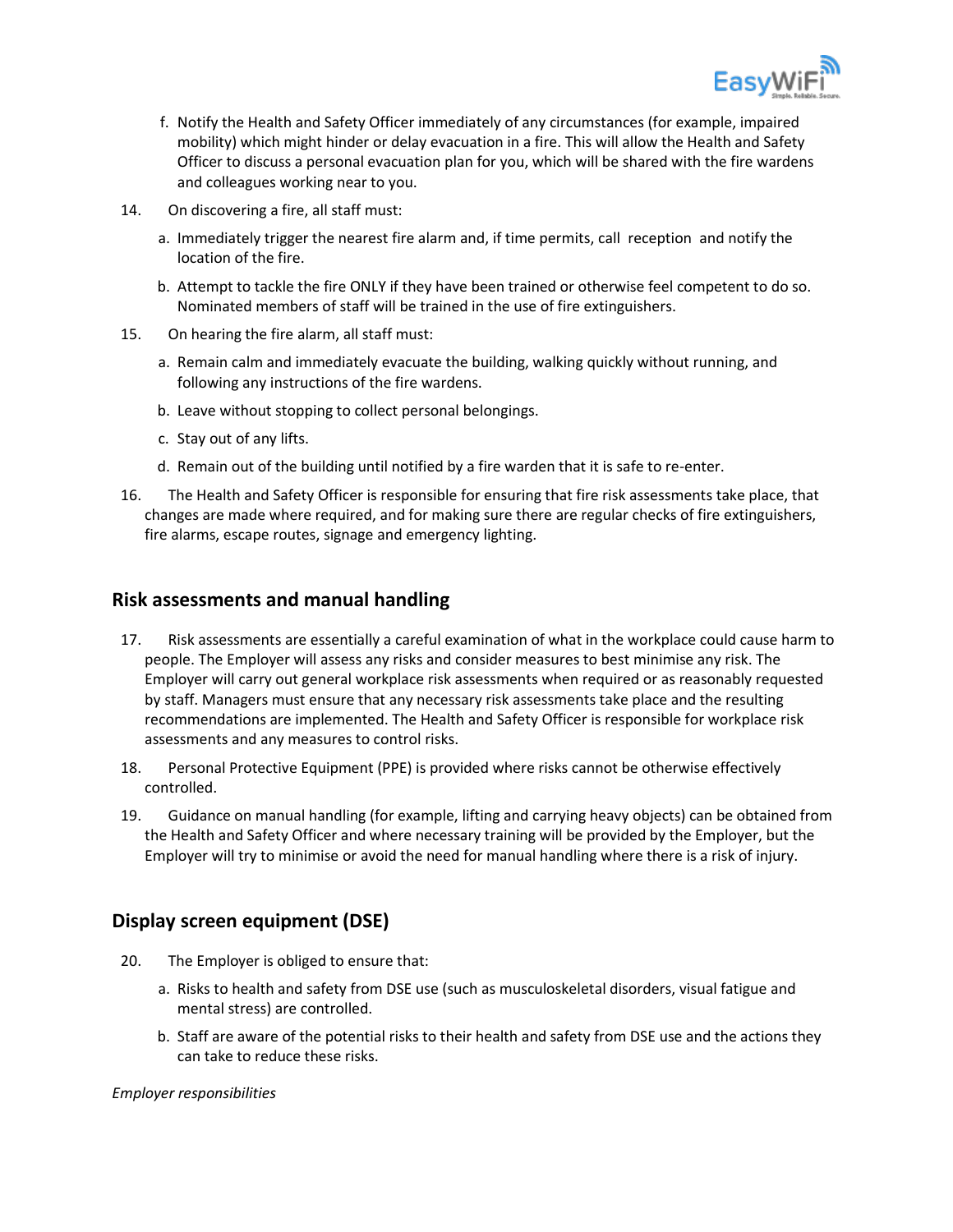

- 21. The Employer will:
	- a. Ensure DSE Assessments are carried out on each workstation and include the display screen equipment, furniture and working environment.
	- b. Where health and safety issues have been highlighted in the DSE Assessment, ensure that appropriate remedial action is taken to reduce any identified risks.
	- c. Maintain records of all DSE Assessments and risk assessments.
	- d. Encourage the early reporting by staff of any symptoms which may be related to visual display screen work.
	- e. In circumstances where an injury or ill health associated with DSE is identified, ensure that an incident or accident report is completed.
	- f. Plan the activities of users of DSE so that short, frequent breaks are taken to prevent intensive periods of on-screen activity.

#### *Staff responsibilities*

- 22. Staff will:
	- a. Cooperate with the completion of the workstation DSE assessment and all measures/training given to promote safe working practice.
	- b. Use equipment in the intended manner.
	- c. Adopt any advice given by the Employer to prevent intensive periods of on-screen activity.
	- d. Use any corrective glasses prescribed specifically for working with DSE.
	- e. Inform their line manager immediately if they experience any problems or ill-health which could affect their ability to work with DSE.

#### *Workstation assessments*

- 23. Workstation assessments must be carried out on each workstation. Responsibility for ensuring workstation assessments are carried out lies with line managers.
- 24. As a first step, staff must complete a [DSE self-assessment.](https://www.hse.gov.uk/pubns/ck1.pdf)
- 25. DSE self-assessments should be carried out on:
	- a. New staff at induction.
	- b. Laptop users.
	- c. Homeworkers.
- 26. Staff should review their self-assessment annually, or when there are significant changes to their workstation.

#### *Breaks*

27. Staff are encouraged and will be expected to take opportunities for breaks in their work routine to prevent the onset of fatigue. See [guidance](https://www.hse.gov.uk/msd/dse/work-routine.htm#:~:text=There%20is%20no%20legal%20guidance,20%20minutes%20every%202%20hours.) for more information, or speak with your line manager.

#### *Eye tests*

28. Staff are entitled to eye tests by a registered practitioner (Optician or Doctor) on the following occasions: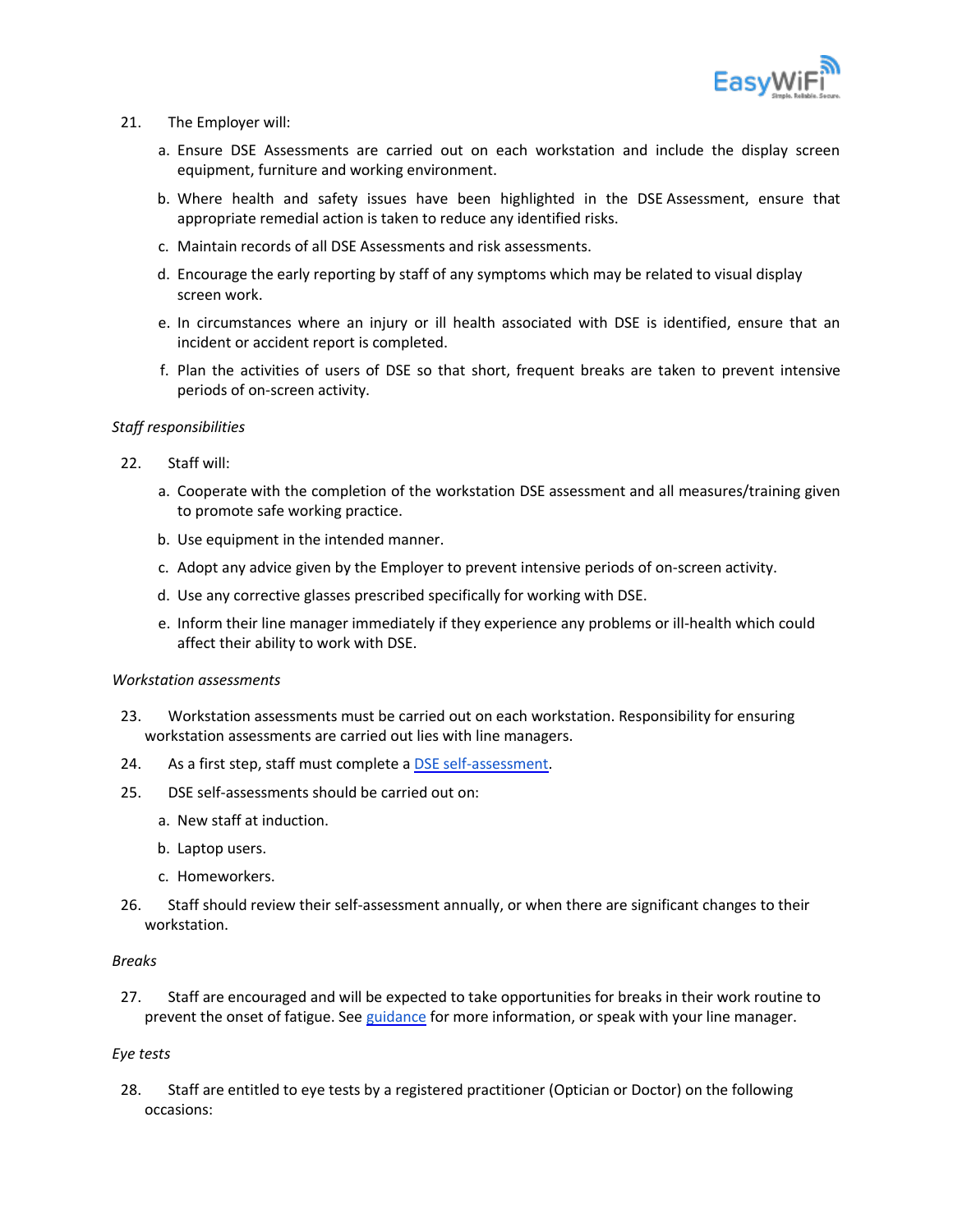

- a. When they first become a user of DSE.
- b. When requested by staff themselves.
- c. At regular intervals thereafter on the recommendation of the practitioner (usually every 2 years).
- d. When staff experience visual difficulties attributed to display screen use.
- 29. Staff are currently entitled to receive the following financial contributions towards eye tests and corrective appliances:
	- a. Up to £25.00 towards the cost of an eye test.
	- b. Up to £70 towards the cost of lenses and frames.

Staff will be responsible for the initial payment of their eye test and any costs incurred on lenses or frames.

- 30. Please note that glasses are solely and specifically for DSE use, and cannot be combined with lenses for other uses, eg driving.
- 31. For more information, please contact your line manager.

#### *Eye testing procedure*

- 32. To claim for reimbursement of eye test costs and/or contributions to lenses/frames, you must complete a claim form, which can be requested from the Commercial Director.
- 33. You are responsible for arranging your own appointment with the practitioner.
- 34. You should take the claim form along to your appointment for the practitioner to complete and authorise. Any receipts for costs incurred should be retained and attached to the claim form.
- 35. You will be required to complete and sign the form and then forward it to the Commercial Director for authorisation. Next, the Commercial Director will be required to confirm whether or not the claimant uses DSE as an essential part of their work and for a significant part of their normal working hours.
- 36. Once the claim form is fully completed and signed by you, the practitioner and the Commercial Director, it should be forwarded to the accounts team, along with receipts of all costs incurred relating to the eye test, frames and lenses.
- 37. If the claim is approved, you will be reimbursed in accordance with the stipulated contribution limits. Once approved claims have been processed, payment will be made via the accounts team along with a receipt detailing a breakdown of the reimbursed claim.

#### *Provision of information and training*

- 38. Staff will be provided with adequate information and training on the following areas:
	- a. Risks from DSE and workstations.
	- b. Risk assessments and measures to reduce the risks.
	- c. Breaks and activity changes.
	- d. Eye tests.
	- e. Initial training.
	- f. Training when the workstation is modified, including in situations where the staff member is hotdesking.